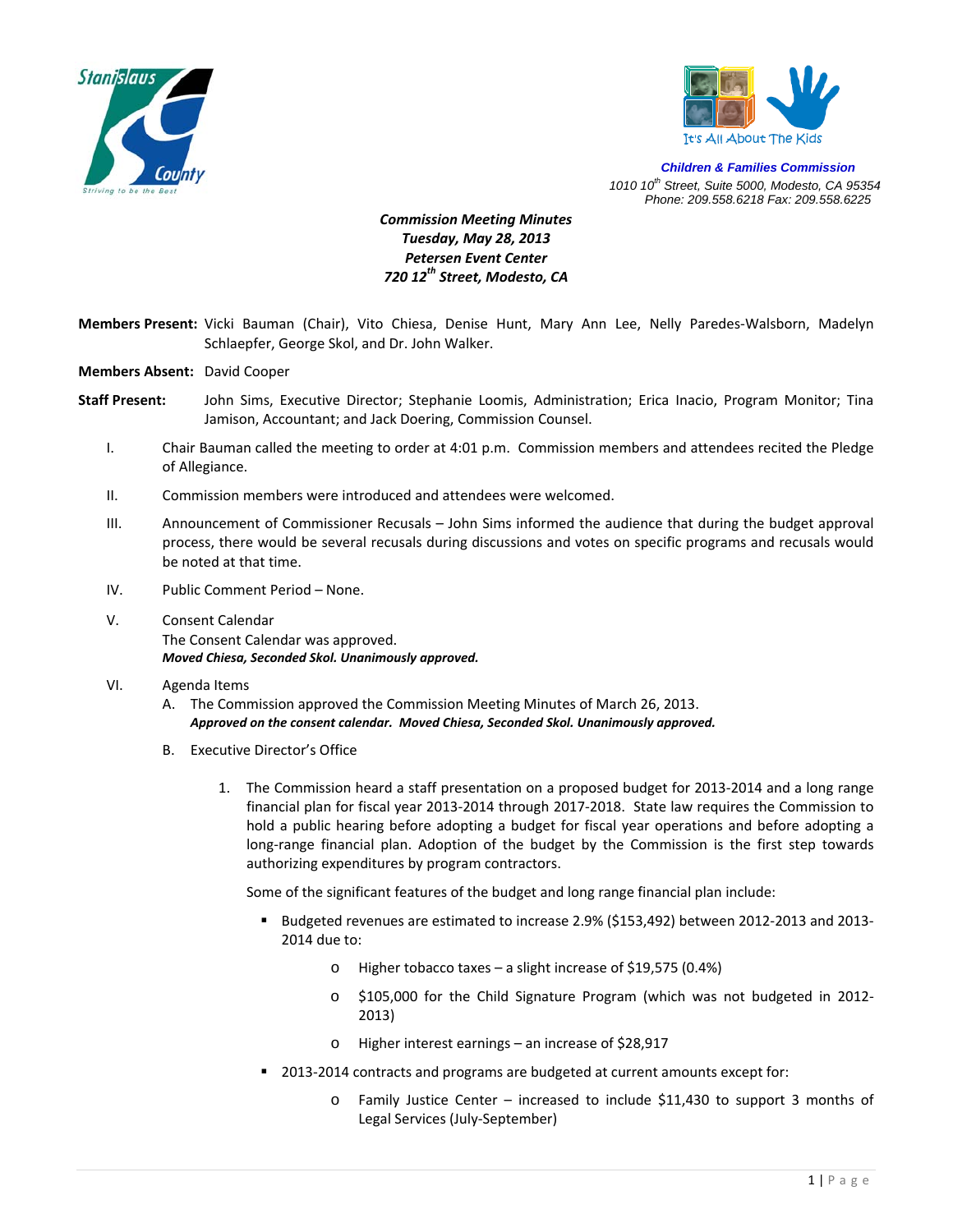- o The 2‐1‐1 contract is decreased from \$100,000 to \$80,000 due to outsourcing calls
- o CASA ‐ \$30,000 contract for court advocacy services has been added
- **Other Changes:** 
	- o The Brown & Armstrong contract for audit financial/administrative services has increase \$400 to \$11,200
	- o \$10,000 has been added for a sponsorship of the October 2013 Domestic Violence Conference (speaker fees)
- For 2013-2014, a \$494,000 contingency has been established. No funds will be spent from contingency without the approval of the Commission.
- Staff salaries continue to be decreased 6% in 2013-2014 due to imposition of furlough days by Stanislaus County and union agreements. In the long range financial projections, 6% of salary costs are reinstated in 2014‐2015 on the assumption the furlough program ends
- The State's revenue projections for Stanislaus County have been used in the long range financial plan
- The long range financial plan assumes contractors will spend 95% of their allocations
- The long rang financial plan assumes a minimum reserve of six month's worth of operating costs

The 2013‐2014 budget does not include funds to provide a cash "match" to the Stanislaus County Office of Education's CARES Plus stipend program for early childhood educators. While the program is worthy, the Commission's Strategic Plan and Priorities Plan do not rank early childhood educator stipends as a high priority and therefore funding for the unsolicited proposal is not recommended.

Part of the 2013‐2014 budget includes funds for FRC/DR Contract Awards. The Children and Families Commission (CFC), in partnership with the Community Services Agency (CSA), issued Request for Proposal (RFP) #12‐68‐SS on January 30, 2013 for the provision of services to children by Family Resource Centers (FRC's) in seven geographic areas of Stanislaus County for a 3 year period. The RFP was designed to identify contractors who will provide family support and strengthen services at the community or neighborhood level and promote child abuse/neglect prevention and early intervention programs through the Differential Response (DR) approach.

The Stanislaus County Community Services Agency is making available \$500,000 annually (a total of \$1,500,000) to fund FRC/DR services for a three‐year period. The Children and Families Commission will contribute up to \$1,559,357 per year (a total of up to \$4,678,071) for a three‐year period. The combined total funding for the three-year contract period is up to \$6,178,071 to provide services in seven geographic areas covering all of Stanislaus County.

Priority was given to proposals promoting, encouraging, and developing collaboration between community‐based organizations in targeted areas. A review panel of three community members reviewed each proposal based on the information set forth in the Request for Proposals packet.

The following table summarizes successful proposers and the amount recommended for appropriations for proposer for each of the next three fiscal years. The contracts authorized will be three party contracts between the Commission, CSA, and the contractor.

| Agency                           | Area     | Total Award | <b>CFC Share</b> |
|----------------------------------|----------|-------------|------------------|
| AspiraNet                        | Turlock  | $$269,945*$ | \$204,405        |
| <b>Center for Human Services</b> | Westside | $$229.181*$ | \$173,537        |
| <b>Center for Human Services</b> | Ceres    | $$243,855*$ | \$184,648        |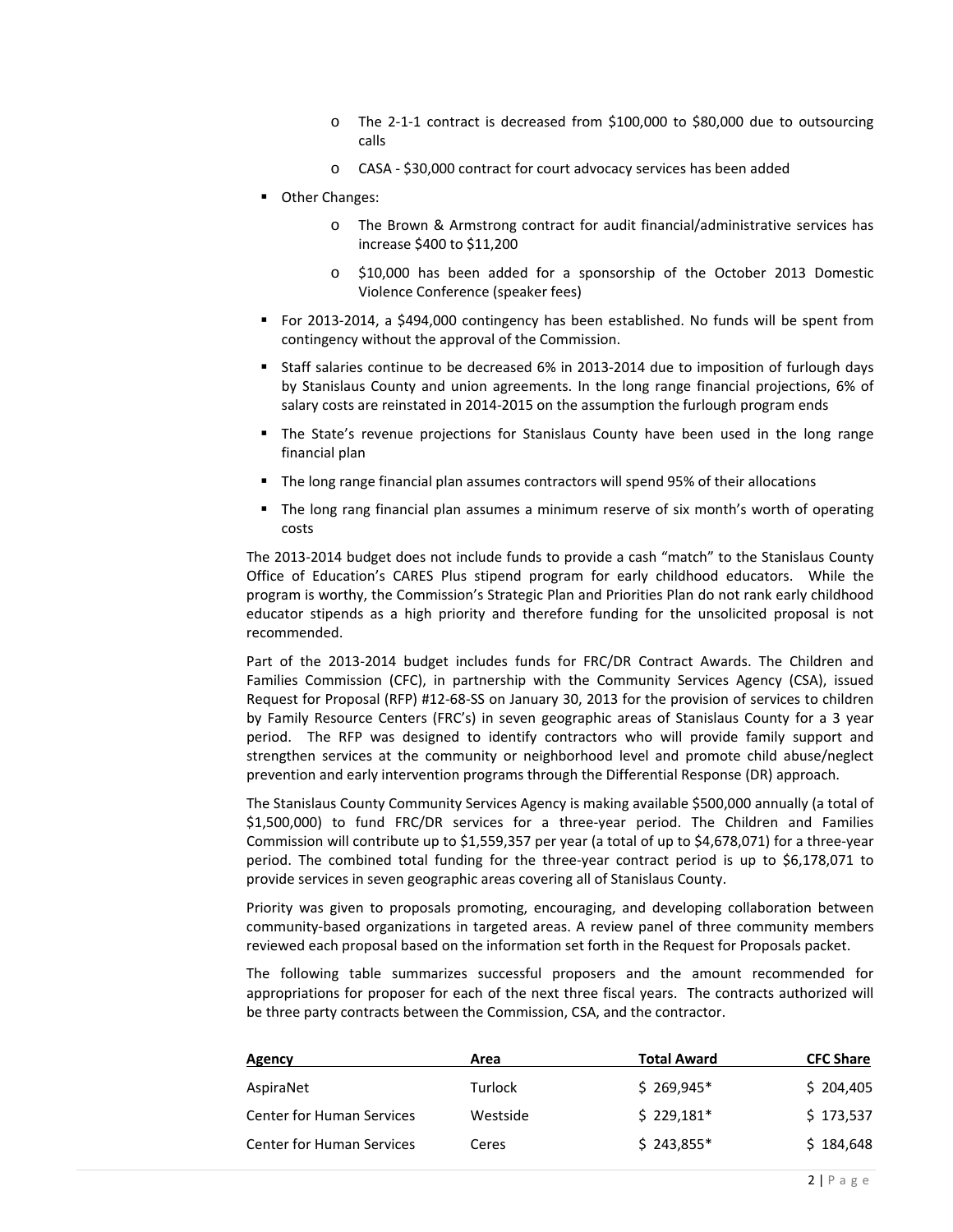|                                  | Total                | \$2,059,357 | $$1,559,357**$ |
|----------------------------------|----------------------|-------------|----------------|
| <b>Center for Human Services</b> | Oakdale/Riverbank    | $$207,980*$ | \$157,484      |
| Sierra Vista                     | Hughson              | $$156,205*$ | \$118,279      |
| Sierra Vista                     | North Modesto/Salida | $$427.485*$ | \$323,694      |
| Parent Resource Center           | Central Modesto      | $$524,706*$ | \$397,310      |

\* These amounts reflect the maximum contract value for each agency.

\*\* The total of the Commission's share is the maximum amount that will be spent on the FRC/DR program by the Commission. Individual contractor amounts are estimates. While actual contractor expenses paid by the Commission may vary from these estimates, total Commission expenditures will not exceed \$1,559,357 annually

*After the presentation, Chairman Bauman opened the public hearing at 4:20 p.m. to obtain comments from the audience. Hearing no comments, Chairman Bauman closed the hearing at 4:21 p.m.*

Commissioner Skol made a motion to:

- 1. Approve a \$7,515,250 recommended budget for fiscal year 2013‐2014.
- 2. Adopt the financial projections for fiscal years 2013‐2014 through 2017‐2018 as the Commission's long range financial plan.
- 3. Authorize staff to submit the proposed budget for inclusion in the County's 2013‐2014 budget.
- 4. Authorize staff to work with contractors to develop budgets for the 2013-2014 fiscal year up to the amounts specified in the budget summary.
- 5. Designate the following agencies in the specified geographical areas as successful proposers under the Request for Proposal (RFP) #12‐68‐SS:

| Agency                           | Area                 |  |
|----------------------------------|----------------------|--|
| AspiraNet                        | Turlock              |  |
| <b>Center for Human Services</b> | Westside             |  |
| <b>Center for Human Services</b> | Ceres                |  |
| <b>Parent Resource Center</b>    | Central Modesto      |  |
| Sierra Vista                     | North Modesto/Salida |  |
| Sierra Vista                     | Hughson              |  |
| <b>Center for Human Services</b> | Oakdale/Riverbank    |  |

6. Direct staff to work with the Administrative and Finance committee to implement the budget.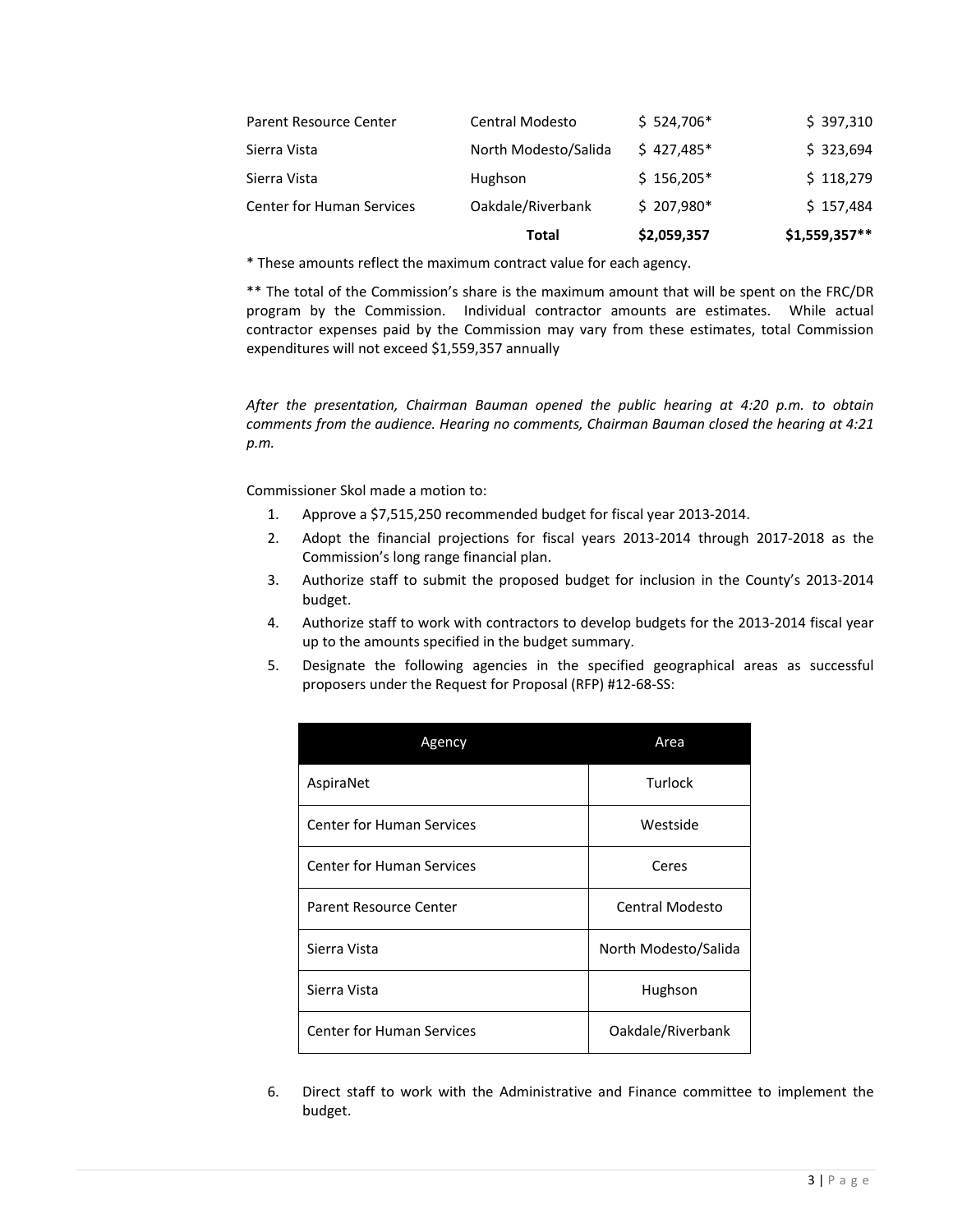- 7. Approve the concept of a \$2,059,357 FRC/DR initiative with the Community Services Area (CSA) – with the Commission's share of the program not to exceed \$1,559,357 in 2013‐ 2014.
- 8. Approve the following contract allocation recommendations listed on the budget summary and authorize the ED to sign the contracts:

| Program / Agency                            | Line    | Amount    |  |
|---------------------------------------------|---------|-----------|--|
| La Familia Counseling Program (El Concilio) | Line 2  | \$98,000  |  |
| 211 Project (United Way)                    | Line 3  | \$80,000  |  |
| The BRIDGE (Sierra Vista)                   | Line 11 | \$185,000 |  |
| <b>Family Justice Center</b>                | Line 14 | \$111,430 |  |
| Court Apointed Special Advocates (CASA)     | Line 15 | \$30,000  |  |
| <b>Kindergarten Transition</b>              |         |           |  |
| Keyes                                       | Line 16 | \$10,000  |  |
| Grayson                                     | Line 17 | \$10,000  |  |
| Riverbank                                   | Line 18 | \$20,000  |  |
| Turlock                                     | Line 19 | \$30,000  |  |
| Shaken Baby Syndrome                        | Line 23 | \$13,000  |  |

9. Approve a \$2,059,357 FRC/DR initiative with CSA – with the Commission's share of the program not to exceed \$1,559,357 in 2013‐2014. Authoirze the ED to sign 3‐way contracts with CSA and the following agencies in the following contract amounts:

| Program / Agency                                                     | Amount    |
|----------------------------------------------------------------------|-----------|
| Ceres Partnership for Health Children (Center for<br>Human Services) | \$243,855 |
| Hughson FRC (Sierra Vista)                                           | \$156,205 |
| N. Modesto/Salida FRC (Sierra Vista)                                 | \$427,485 |
| Oakdale/Riverbank FRC (Center for Human Services                     | \$207,980 |
| Parent Resource Center for Central Modesto                           | \$524,706 |
| Turlock FRC (AspiraNet)                                              | \$269,945 |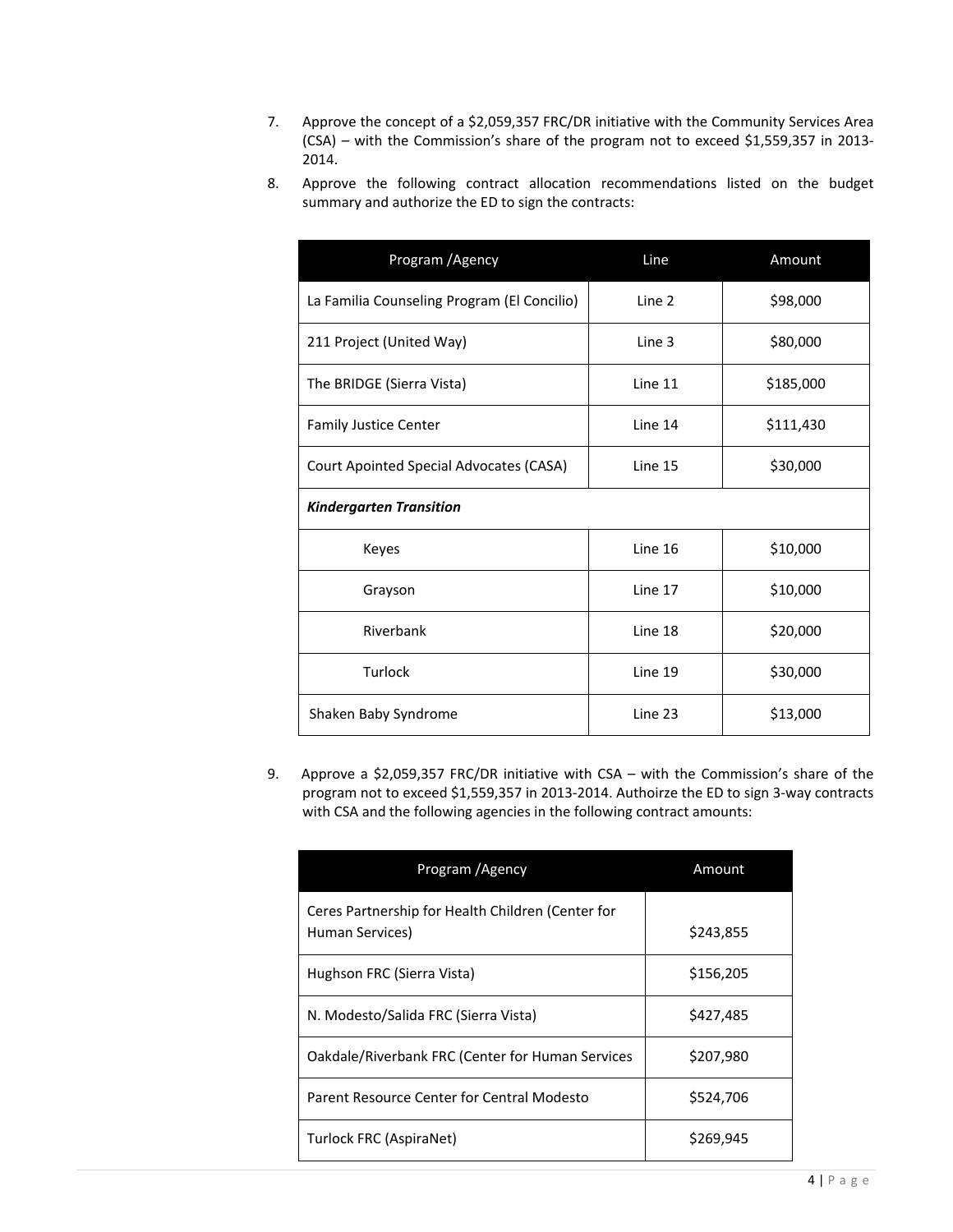| Westside FRC (Center for Human Services) | \$229.181   |
|------------------------------------------|-------------|
| Aggregate Maximum Commission Share       | \$1,559,357 |

*Moved Commissioner Skol; Seconded Commissioner Hunt. Unanimously approved. Motion Carried: 8‐0; Absent: 1 (Cooper)*

*Prior to the next motion, Commissioner Schlaepfer announced her recusal and left the room.* 

Commissioner Skol made a motion to:

1. Approve the following contract allocation recommendation of the budget summary and to authorize the ED to sign the contract:

| Program / Agency                                   | Line   | Amount      |
|----------------------------------------------------|--------|-------------|
| Zero to Five Early Intervention Partnership (BHRS) | Line 1 | \$1,523,009 |

*Moved Commissioner Skol; Seconded Commissioner Lee. Unanimously approved. Motion carried: 7‐0; Abstained: 1 (Schlaepfer); Absent: 1 (Cooper)*

*Prior to the next motion being made, Commissioner Schlaepfer returned and Commissioner Skol announced his recusal and left the room.* 

Commissioner Walker made a motion to:

1. Approve the following contract allocation recommendation of the budget summary and to authorize the ED to sign the contract:

| Program / Contract       | Line    | Amount    |
|--------------------------|---------|-----------|
| Children's Crisis Center | Line 13 | \$460,000 |

*Moved Commissioner Walker; Seconded Commissioner Paredes‐Walsborn. Unanimously approved. Motion carried: 7‐0; Abstained: 1 (Skol); Absent: 1 (Cooper)*

*Prior to the next motion being made, Commissioner Skol returned, Chair Bauman handed the gavel to Vice‐Chair Hunt, announced her recusal, and left the room.* 

Commissioner Schlaepfer made a motion to:

1. Approve the following contract allocation recommendations of the budget summary and to authorize the ED to sign the contracts:

| Program / Contract                                | Line    | Amount    |
|---------------------------------------------------|---------|-----------|
| Healthy Start Sites (SCOE)                        | Line 12 | \$416,020 |
| <b>Healthy Start Support (SCOE)</b>               | Line 24 | \$82,378  |
| First 5 California Child Signature Program (SCOE) | Line 25 | \$105,000 |

- 2. Deny the following unsolicited funding request from the Stanislaus County Office Education (SCOE):
	- a. \$69,00 for local match for the 12‐13 CARES Plus program